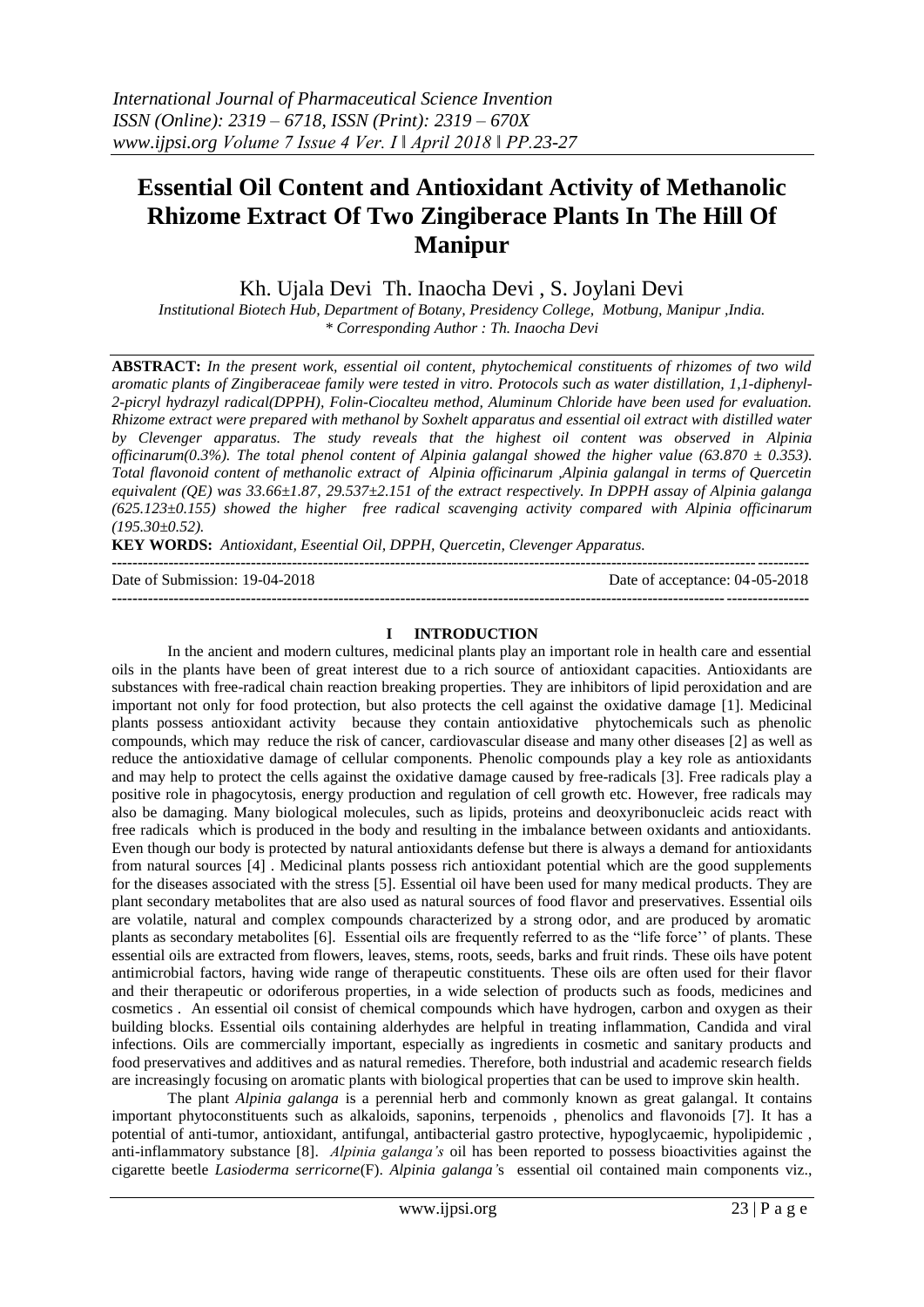eucalyptol, IR-α-pinene,α-terpineol etc. These compounds have great potential to be developed into natural insecticides or repellents in controlling insects in stored grains and traditional medicinal material [9].

*Alpinia officinarum* is a rhizome belonging to the family, Zingiberaeceae, cultivated in South East Asia. This rhizome has strong aromatic odour and dark reddish brown in colour. This rhizome is used to be against rheumatism, whooping cough in children, bad breadth, dysentery, stomach ulcer and skin diseases [10]. Essential oil of *Alpinia officinarum* has been confirmed to possess bioactivities against *Coptotermes gestroi, Coptotermes curvignathus* and other pests [11].The main chemical component of *Alpinia officinarum* oil were benzylacetone, 1,7-diphenyl-5-hydroxy-3-heptanone,guaiacylacetone and benzenepropanal [12].

However, currently, there is little information about the essential oil, phytochemical properties in two species from different sources in Manipur. Therefore, the present objectives of this study are to evaluate leaf extracts of each plants for their chemical profiles such as total phenol, flavonoid and antioxidant using methanol for extraction which is used in folk medicine in Manipur, India as well as to determine the volatile oil percentages.

#### **II MATERIALS AND METHODS**

#### **2.1. Plant Material Collection**

The present study included two wild plants which were *Alpinia galangal, Alpinia officinarum*. Fresh rhizomes collected from different places of Sadar Hills, Senapati District of Manipur. The collected plant species were used for essential oil extraction and quantitative phytochemical analysis.

#### **2.2. Volatile oil extraction method**

The fresh rhizome (250g) of two samples were subjected to hydro-distillation for 4-5 h using Clevenger apparatus until oil distillation is ceased. The oil was dried over anhydrous  $Na<sub>2</sub>SO<sub>4</sub>$  and preserved with a sealed vial in the freezer at  $4^{\circ}$ C until further analysis. The volatile oil percentages were determined by using the following equation [13].

Volatile oil  $% =$  oil volume in the graduated tube /fresh weight of sample x100.

#### **2.3. Preparation of Plant Extract**

The rhizomes of collected two wild medicinal plants were washed under running tap water to remove dust particles and rinsed again with distilled water. The rhizome samples were shaded; air dried for one week and evaporated water molecules under hot air oven at a temperature of  $35^{\circ}$ C-  $40^{\circ}$ C for 3 days. The dried rhizomes were ground into powder form by using grinder and stored in polythene bags for chemical analysis.

## **2.4. Solvent Extraction**

Crude rhizome was prepared by Soxhlet extraction method. For methanolic extraction, each 20gm of powdered plant material was uniformly packed into thimble and extracted with 250ml of methanol separately at  $65^{\circ}$ C.The process of extraction continues till the solvent in siphon tube of an extractor become colourless. The aliquots were cooled down and taken in colour amber bottles and kept in refrigerator for further analysis.

#### **2.4.1. Determination of Total Phenolic Content**

The phenolic contents in the methanolic extract was estimated by Folin-Ciocalteu method with little modification as previously described [14,15]. 2.5 ml of 10% Folin-Ciocalteu reagent and 2ml of  $NaCo<sub>3</sub>(2%W/V)$ were added to 0.5ml of the sample (3 replicates) of each plant extract solution(1mg/ml). The mixture was allowed to stand at  $20^{\circ}$ C for 30 minutes and the absorbance of the developed colour was measured at 760 nm using UV-vis Spectrophotometer. Gallic acid was used as standard (1mg/ml) to calculate total phenolic content. All the tests were performed in triplicates. Total phenolic content in the plant extract was expressed as Gallic acid equivalent (mg of Gallic acid equivalent/g of dry weight sample) and was calculated by the formula [16].

T=CXV/M

Where, T=Total content of phenolic compound,mg/g of plant extract, in GAE;

C=Concentration of Gallic acid established from the Calibration curve, microgram/ml;

V=Volume of extract; M=Weight of methanolic plant extract, g.

## **2.4.2. Determination of Total Flavonoid Content**

Aluminum Chloride spectrophotometric method was used to measure the flavonoid content of all plant extracts with slight modification [17,18,19]. 0.5ml of sample (3 replicates) of each plant extract solution(1mg/ml) was taken and it was added with 0.1ml of aluminum chloride (10%), 0.1ml of potassium acetate (1M) and 2.8ml of distilled water to make up volume to 3.5ml.The reaction mixture was kept at room temperature for 30min.The absorbance was measured at 415nm using UV-vis Spectrophotometer against the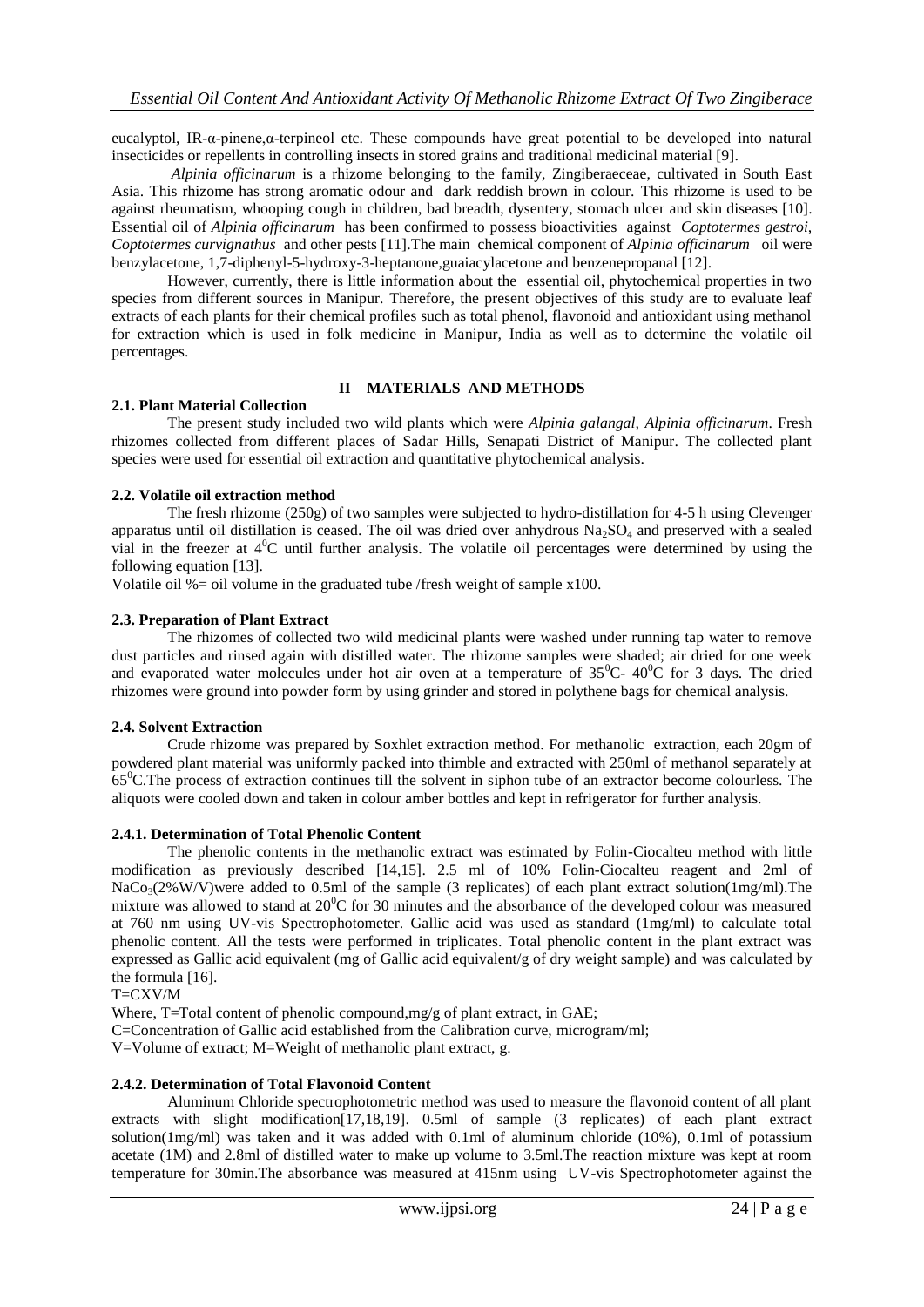suitable blank. Quercetin was used as standard (0.1mg/ml) to calculate total flavonoid content. The calibration curve was prepared using different concentrations of quercetin expressed in mg/gm dry weight.

#### **2.4.3. Scavenging activity against 1,1-diphenyl-2-picryl hydrazyl radical(DPPH)**

Methanol solution of DPPH was used as a reagent for the spectrophotometric assay with slightly modifications [20]. DPPH solution (0.004% w/v) was prepared in methanol. Standard ascorbic acid (0.5mg/ml) were prepared using methanol. Various concentrations(10-50µg/ml) of the rhizome extract and ascorbic acid were taken in test tubes and 1ml of freshly prepared DPPH solution were added, the test tubes were covered with aluminum foil to protect from light. The final volume in each test tube are made to 2ml with methanol. Absorbance was read against a blank at 517nm after incubation of the reaction mixtures for 30 minutes in dark room temperatures. Control sample was prepared containing the same volume of methanol and DPPH without any extract and reference ascorbic acid. Methanol was served as blank. The DPPH solution in methanol was prepared daily before the experiments. DPPH is a purple coloured stable free radical. When reduced it becomes the yellow coloured Diphenyl picryl hydrazine. All experiments were performed thrice and the results were averaged [21]. Percent inhibition was calculated using the following expression.

% Inhibition= $(A_{blank} - A_{sample}/ A_{blank})$  x 100

Where A<sub>blank</sub> and A<sub>sample</sub> stand for absorption of the blank sample and absorption of tested extract solution respectively.

*2.8. Statistical analysis*

All experiments were performed in triplicate  $(n=3)$  and results were given as mean $\pm$  standard deviation.

#### **III. RESULTS AND DISCUSSION**

#### **3.1. Essential Oil Content**

The essential oil content,organoleptic and texture are recorded as Table 2. Total oil content(%) of *Alpinia officinarum* and *Alpinia galangal* were 0.3%, 0.2% of the fresh matter.

#### **3.2. Total Phenol Content**

The total phenol contents of two crude extracts determined by folin-ciocalteu method were reported as gallic acid equivalent. The total phenol,flavonoid and antioxidant activity are shown in Table 2. The standard graph for gallic acid is represented in graph(y=0.007x-0.009, $r^2$ =0.993), where, y is absorbance at 760nm and x is concentration. The total phenolic content of the methanolic extract of *Alpinia galangal, Alpinia officinarum*  were  $63.870 \pm 0.353$ ,  $43.6 \pm 0.395$ , mg/g of gallic acid equivalent per gram of extract respectively.



**Figure 1: Gallic acid Regression curve**

#### **3.3. Total Flavonoid Content**

The content of total flavonoid was measured by aluminium chloride method in term of quercetin equivalent(y= $0.007x-0.035$ , $r^2$ = $0.997$ ) is shown in fig.2. The total flavonoid content of *Alpinia galang and Alpinia officinarum* were 29.537± 2.151,33.66±1.87 mg/g of quercetin equivalent/gram of extract. *Alpinia officinarum* was found highest flavonoid content than *Alpinia galanga.*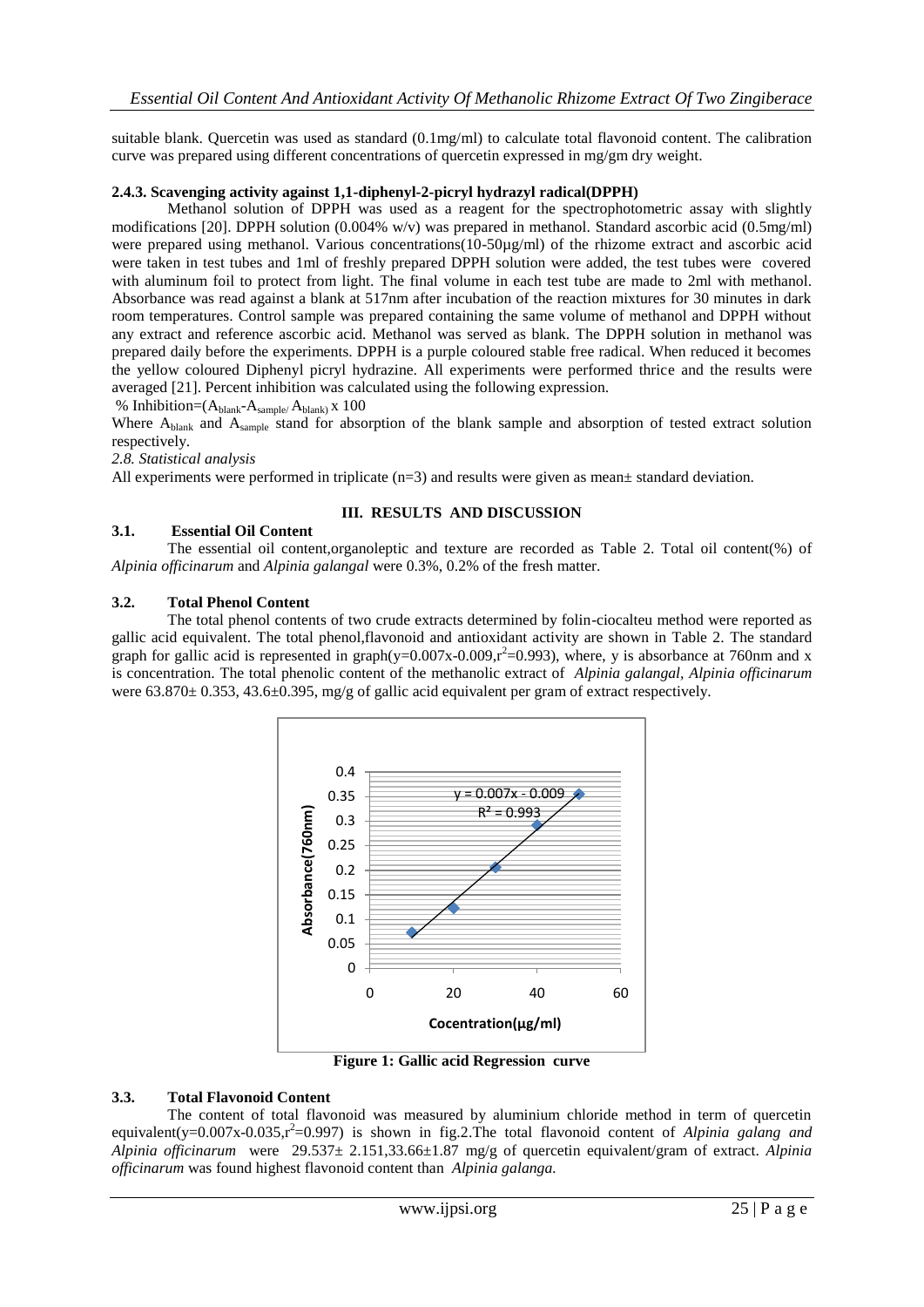

**Figure2 : Graph represents regression curve of quercetin**

# **3.4. DPPH Assay**

The radical scavenging activity of rhizome extract of *A.galanga* and *A.officinarum* were assessed by DPPH radical scavenging assay. The crudes exhibited dose dependent scavenging of free radicals. The rhizome extract of *A.galanga* (635.123±0.155µg/ml) scavenged free radicals more effectively when compared to *A.officinarum* (195.30±0.52µg/ml) . Essential oils served as an important bio-resource of antioxidants for using in the food industries. Flavonoids have been found to be antimicrobial substance against wide array of microorganisms in vitro [22]. Phenolic compounds posses biological properties such as anti-aging, anticarcinogen, anti-inflammation, cardiovascular protection etc.[23]. Thus, from the present study volatile oil ,medicinal properties of the two wild aromatic plants can be identified based on the chemical compounds present on them.

| Table 1: Total oil content %, Organoleptic study and texture of two wild aromatic plants. |                     |               |               |                 |  |  |  |
|-------------------------------------------------------------------------------------------|---------------------|---------------|---------------|-----------------|--|--|--|
| <b>Sample</b>                                                                             | Oil content $(\% )$ | Odour         | <b>Colour</b> | <b>Texture</b>  |  |  |  |
| Alpinia galanga                                                                           | 0.2                 | Sweet         | Reddish       | Fibrous rhizome |  |  |  |
| Alpinia officinarum                                                                       | 0.3                 | Sweet pungent | Whitish       | Fibrous rhizome |  |  |  |

**Table 1: Total oil content % , Organoleptic study and texture of two wild aromatic plants.**

|  | Table2:Total phenol, flavonoid contents and scavenging % inhibition in the methanolic extracts |  |  |  |  |  |  |  |
|--|------------------------------------------------------------------------------------------------|--|--|--|--|--|--|--|
|--|------------------------------------------------------------------------------------------------|--|--|--|--|--|--|--|

| Sample              | mg $GA/g$ of extract $X^*$ | mg O/ g of extract $X^*$ | $%$ inhibition of extract X <sup><math>*</math></sup> |
|---------------------|----------------------------|--------------------------|-------------------------------------------------------|
| Alpinia galanga     | $63.870 \pm 0.353$         | $29.537 \pm 2.151$       | $625.123 \pm 0.155$                                   |
| Alpinia officinarum | $43.6 \pm 0.395$           | $33.66 \pm 1.87$         | $195.30 + 0.52$                                       |

GA= gallic acid, Q= quercetin, TA= tannic acid,  $X^*$ = mean $\pm$ standard deviation.

# **IV. CONCLUSION**

From the present investigation, it could be concluded that the solvent play a vital role in the extraction of the constituents. *A.galanga* may be considered as good source of natural antioxidant to be used in medicinal and food products to promote human health and prevent diseases. This investigation suggests that exploring the source of natural antioxidant activity, phenolic and flavonoid contents in *A.galanga, A. officinarum* with help to re-introduce their use as food supplements and encourage their cultivation,conservation by home garden or by government authority before these plants are almost going to extinct due to deforestration and urbanization.

# **ACKNOWLEDGEMENTS**

The authors highly acknowledged Department of Biotechnology (DBT), Government of India, New Delhi for financia assistance to the Institutional Level Biotech Hub, Department of Botany at Presidency College, Motbung, Manipur.